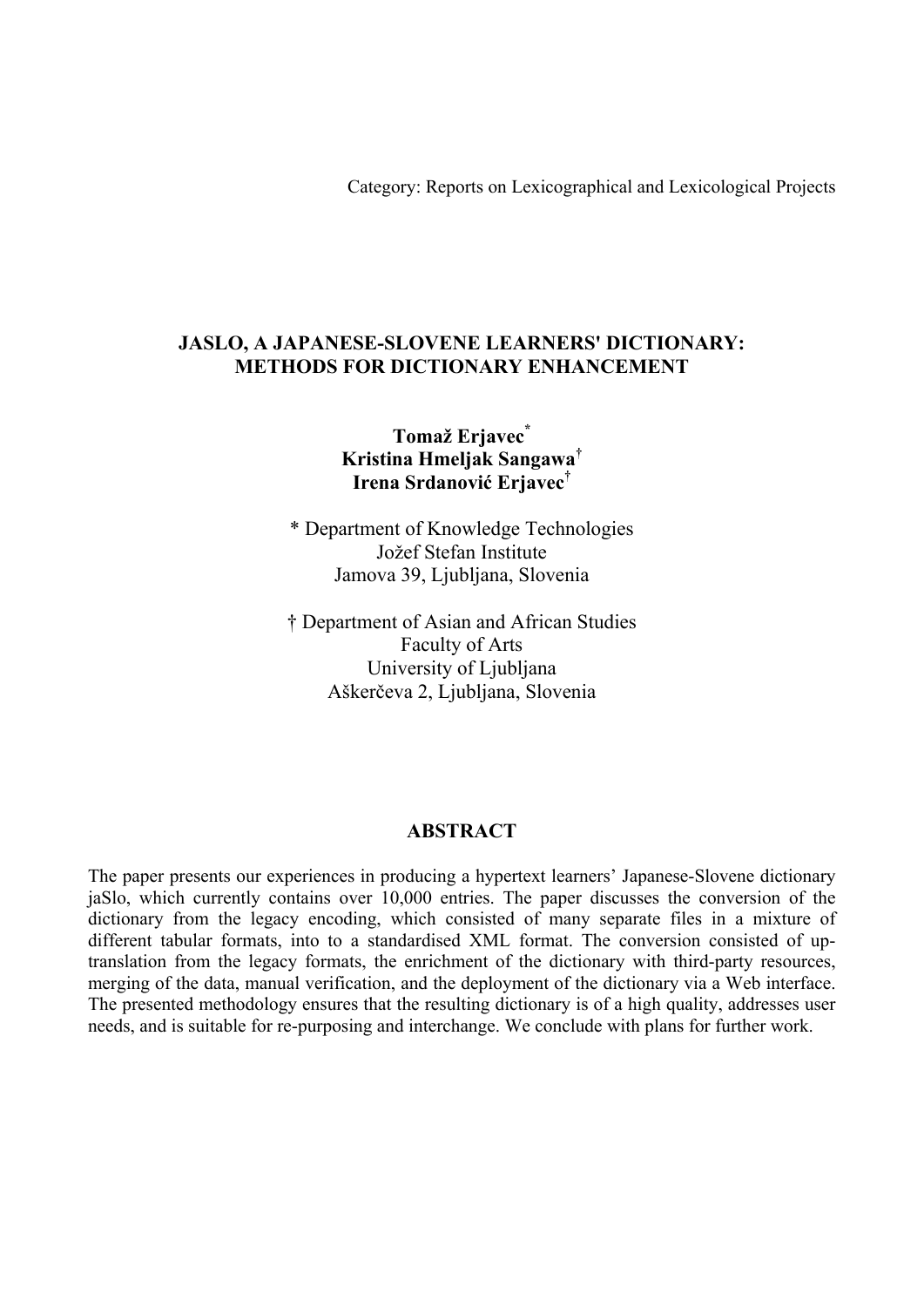## **JASLO, A JAPANESE-SLOVENE LEARNERS' DICTIONARY: METHODS FOR DICTIONARY ENHANCEMENT**

### **1 Introduction**

The establishment of a new Department of Asian and African studies at the University of Ljubljana and a course of Japanese studies within it in 1995 brought with it the need for Japanese language teaching materials and dictionaries for Slovene speaking students. However, due to the limited number of potential users, probably not much more than the current 180 students of Japanese at the department, the compilation of such materials and dictionaries is not a particularly profitable project that could interest a publishing house. The teachers at the department therefore decided to create it with the help of our students, the final users of the dictionary (Hmeljak Sangawa, 2002).

The compilation of a dictionary that would satisfy the needs of Japanese language students both in terms of macrostructure and of microstructure, i.e. with enough lemmas and a detailed enough description for each lemma to cover users' needs, both for passive and for active use, is going to last for many years. Meanwhile, even incomplete data can be useful to users of a language pair for which no dictionary exists at all. We therefore decided to merge a few glossaries created at our department and publish them on the web. Initially, the dictionary was conceived in a tabular format, suitable for editing in a spreadsheet program, and from which it would be possible to directly derive an HTML format. However, after a few years of this undertaking, it became apparent that this model of compilation exhibited serious drawbacks: it was difficult to enforce consistency across the dictionary additions that the students and professors produced, i.e. it was problematic to validate and exchange, as well as being unsuitable for accommodating a more complex dictionary structure.

The first stage of converting an initial dictionary (1000 entries) into XML was reported in Erjavec et al. (2004). The target encoding takes into account international standards in the field and brings with it a number of well-known advantages, such as better documentation, the ability to validate the structure of the document, simpler processing, easier integration into software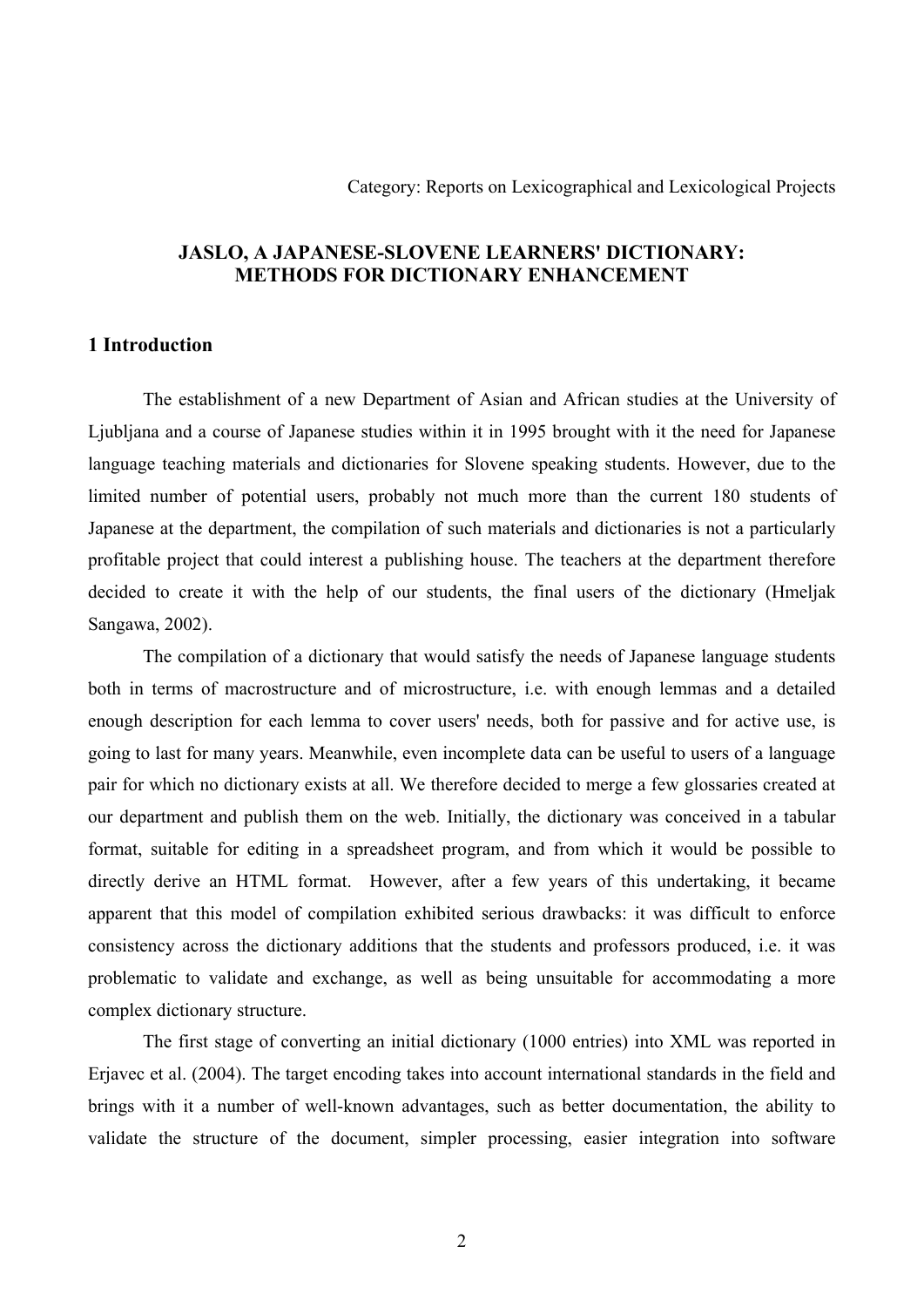platforms, interchange and longevity, as well as easier usage of data for linguistically oriented research. This format also facilitated the Web deployment of the dictionary, which offers a full-text search facility, as well as narrowing the search to particular elements, e.g. headword or part-ofspeech.

In this paper, we discuss the second stage of the project, where the dictionary, named jaSlo, was expanded to contain over 10,000 entries; for this, the various separate and partially overlapping legacy tabular dictionaries were converted into the common XML encoding and merged into the master dictionary. Furthermore, the dictionary content was normalised and enriched by various third party resources. The focus of the paper is on presenting the methodology used in producing this new dictionary, which could also benefit other similar collaborative lexicographic projects.

The rest of the paper is structured as follows: Section 2 overviews the XML structure of the dictionary; Section 3 explains the dictionary enhancement and its building process; Section 4 briefly introduces the Web interface to the dictionary; and Section 5 gives conclusions and directions for further work.

```
<entry id="jaslo.6557"> 
  <form type="hw"> 
   <orth type="kana">ちょうせつする</orth> <orth type="kanji">調節する</orth>
   <orth type="roma">chousetsusuru</orth> 
  </form> 
 <gramGrp><pos>Vs</pos> <subc>trans.</subc></gramGrp>
 <trans><tr>uravna(va)ti</tr></trans>
 <eg> <q>室内(しつない)の温度(おんど)をちょうせつする</q> 
   <tr>uravnavati temperaturo v sobi</tr> 
 </eg> <xr type="lesson" n="L1.23"><xref>1. letnik, lekcija 23</xref></xr> 
  <usg type="level">0</usg> 
  <note type="admin" resp="TER">2005-07-11 Add romaji</note> 
  <note type="admin" resp="TER">2005-07-10 Add levels</note> 
  <note type="admin" resp="ISE">2005-02-28 Merge</note> 
  <note type="admin" resp="VOJ">2005-02-22 V (440)</note> 
  <note type="admin" resp="KHS">2003-03-12 L1 (850)</note> 
</entry>
```
### **Figure 1. A typical dictionary entry in jaSlo**

### **2 Dictionary encoding**

For encoding the dictionary we used the XML version of the Text Encoding Initiative Guidelines, TEI P4 (Sperberg-McQueen & Burnard, 2002), in particular its module for dictionary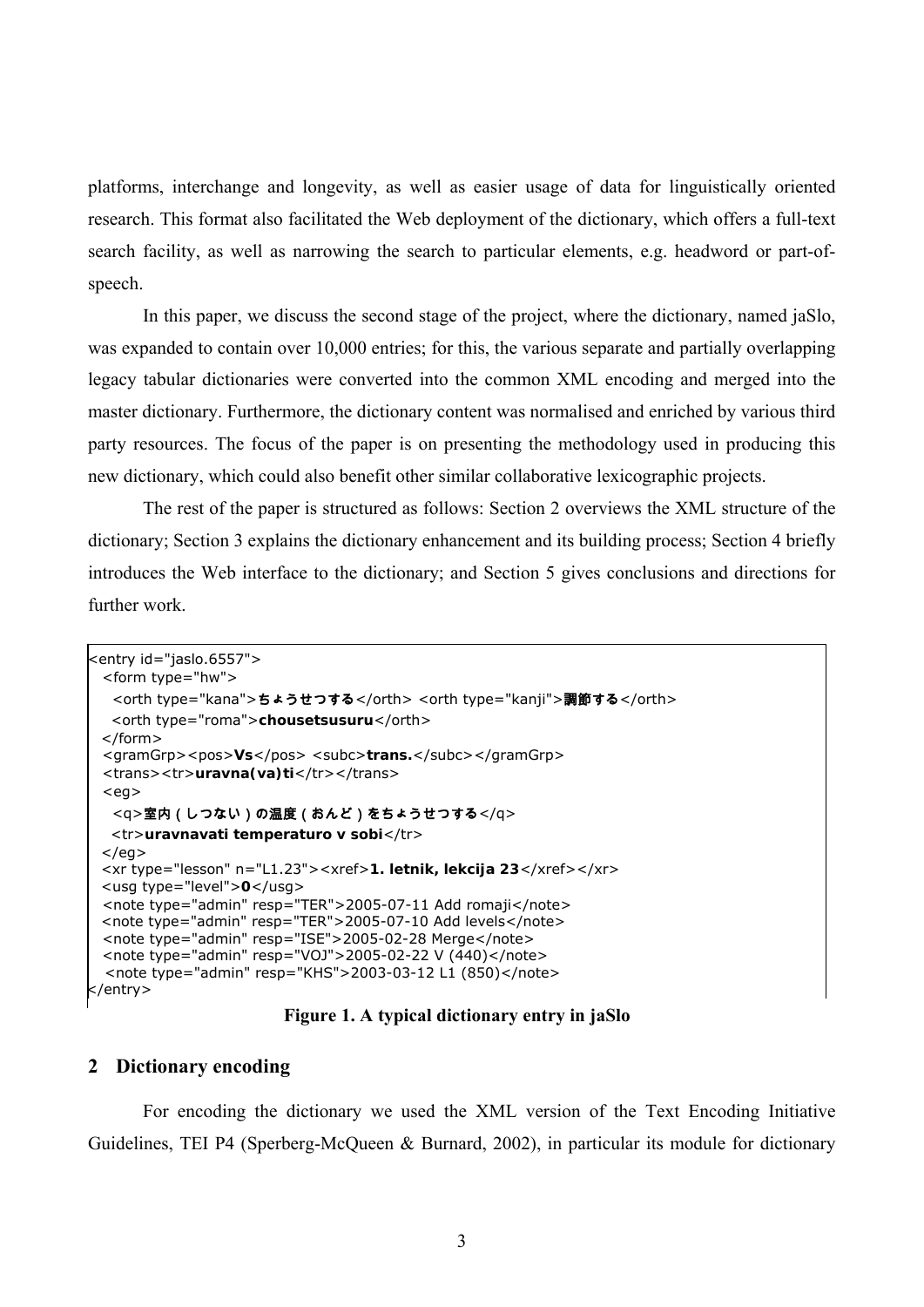encoding. Figure 1 presents a typical dictionary entry, which includes the form of the headword given in kanji, kana (hiragana or katakana), and in Latin transcription. This is followed by grammatical information, translation into Slovene, examples, and a reference to the lesson where the word is introduced, the difficulty level of the entry, and finally the administrative information tracing the history of the compilation of the entry.

In addition to the elements given in the example, the following information is also present in a subset of the entries: cross-reference to related entries (esp. as regards levels of politeness, synonyms etc.), inflected forms of verbs, the etymology of loan-words, and encyclopaedic descriptions of proper names, esp. place names.

### **3 The Compilation Process**

The process of compiling the present dictionary consisted of two parts: the up-translation of the partial tabular dictionaries into TEI, and the enrichment of the dictionary with additional data using third-party resources. The basic approach in producing the new version of the dictionary therefore consists of the following steps:

- 1. up-translation of the tabular files into the TEI format,
- 2. extracting relevant information from third-party resources,
- 3. merging of the new data with the existing dictionary,
- 4. manual verification.

#### *3. 1 Up-translation*

The process of up-translation to the standard TEI encoding had to cope with a plethora of file and input formats, some of them containing implicit structures. It was therefore essential to choose a flexible language with good regular expression support. We used Perl, which additionally offers easy file manipulation and linking to external programs.

For up-translation of the tabular dictionaries, the source character encoding was first converted from Shift-JiS (still the most popular encoding for Japanese, esp. for Macs) to UTF-8, and then converted to TEI. While the core of the transformations was the same for all cases, each tabular file had its own peculiarities, which had to be addressed separately. The transformations, for most fields, simply wrapped their content into the appropriate TEI tags. Additionally, however, the programs also performed some normalisation (e.g. stripping superfluous whitespace and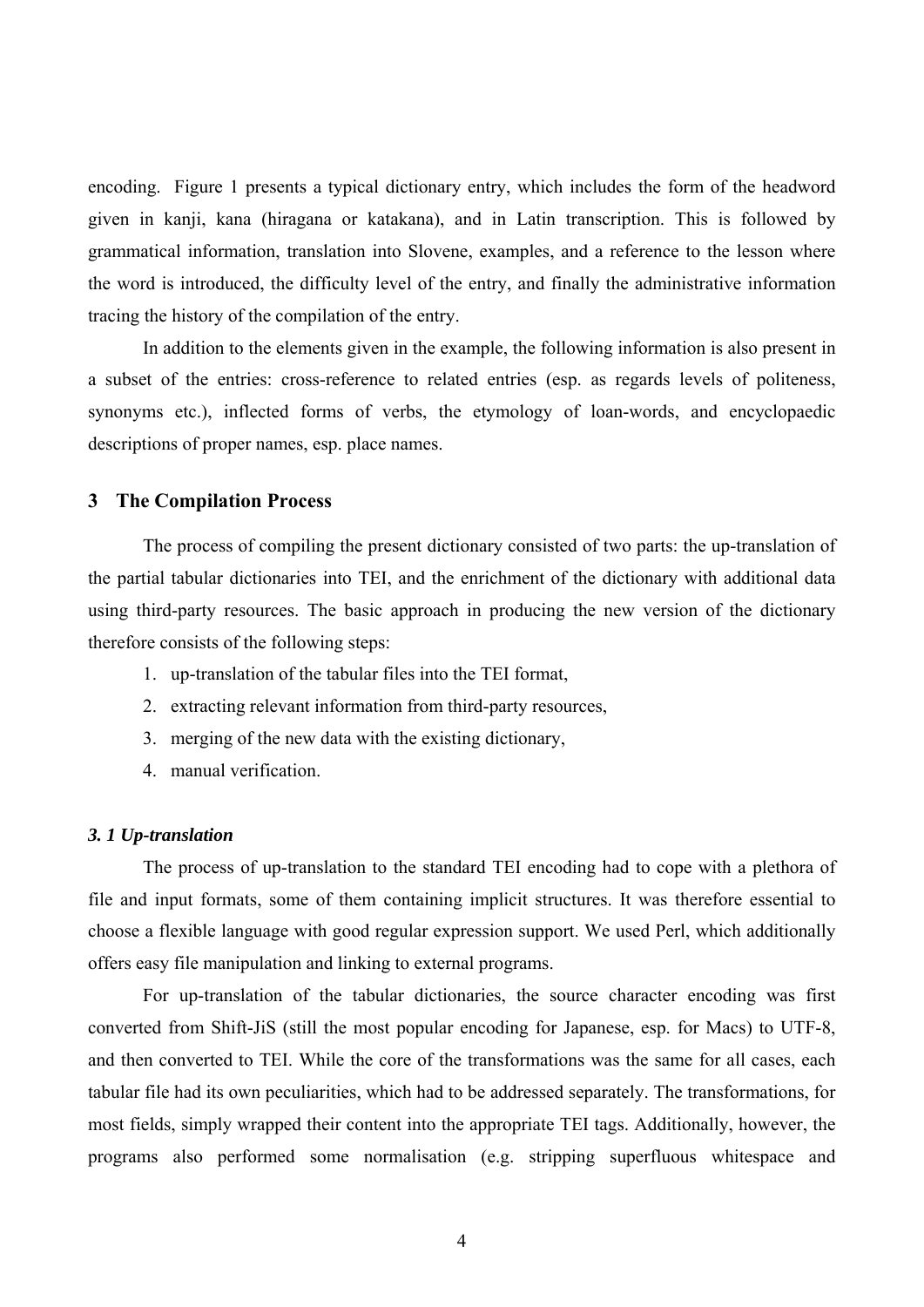punctuation, normalising variant spellings of labels), verification (e.g. detecting illegal empty fields and flagging suspicious elements with a question mark) and assignment of tags according to detected string patterns.

This last feature is the most interesting, as information that was implicit in the original format becomes explicitly marked. So, for example, the note column of some source files can contain remarks on usage, but also the etymology of borrowings. Where the pattern »(iz ... ...)« is found, e.g. "*(iz nemšč. Arbeit)*" ("*from German Arbeit*") this is converted to <etym><lang>nemšč.</lang> <gloss>Arbeit</gloss></etym>.

As was seen in Figure 1, each entry also contains administrative notes on the history of the entry – when it was created or modified, who modified it, and what the modification was – in cases where the "modification" is up-translation from a legacy dictionary, the content of the note specifies the name of the dictionary and its entry (line) number. Such a revision history significantly helps in debugging the transformations as well as giving per-entry author attribution.

Writing the up-translation programs was a long, and, to an extent, frustrating task, familiar to anyone who has attempted to automatically clean and flag 'dirty' data. It consists of a cycle where a transform is written, run over the input, the results evaluated and the transform modified, and the process repeated, all the time striving to find a balance between the precision and recall of the filter. The process typically terminated when we judged that the effort to further modify the program would exceed the effort to manually verify and correct the actual XML dictionary.

#### *3.2 Adding external information*

The dictionary entries were also automatically enriched or normalised via – mostly – third party resources, in particular, the following: the transcription of the hiragana headword into the Latin alphabet (romaji); the difficulty level of the headword; part-of-speech normalisation; the addition of the caron diacritic to Slovene characters. We present these in turn.

Japanese has a very complex writing system consisting of Chinese kanji characters and the phonetic (syllabic) scripts katakana and hiragana. For our dictionary it was initially decided that the primary headword of each entry should be in hiragana or katakana, as in traditional Japanese dictionaries, as it is much simpler to learn and search. Entries are accompanied by their kanji (or mixed kanji-kana) orthography, if the word is usually written using Chinese characters. However, analysing the log files of the usage of the first version of the dictionary showed that people often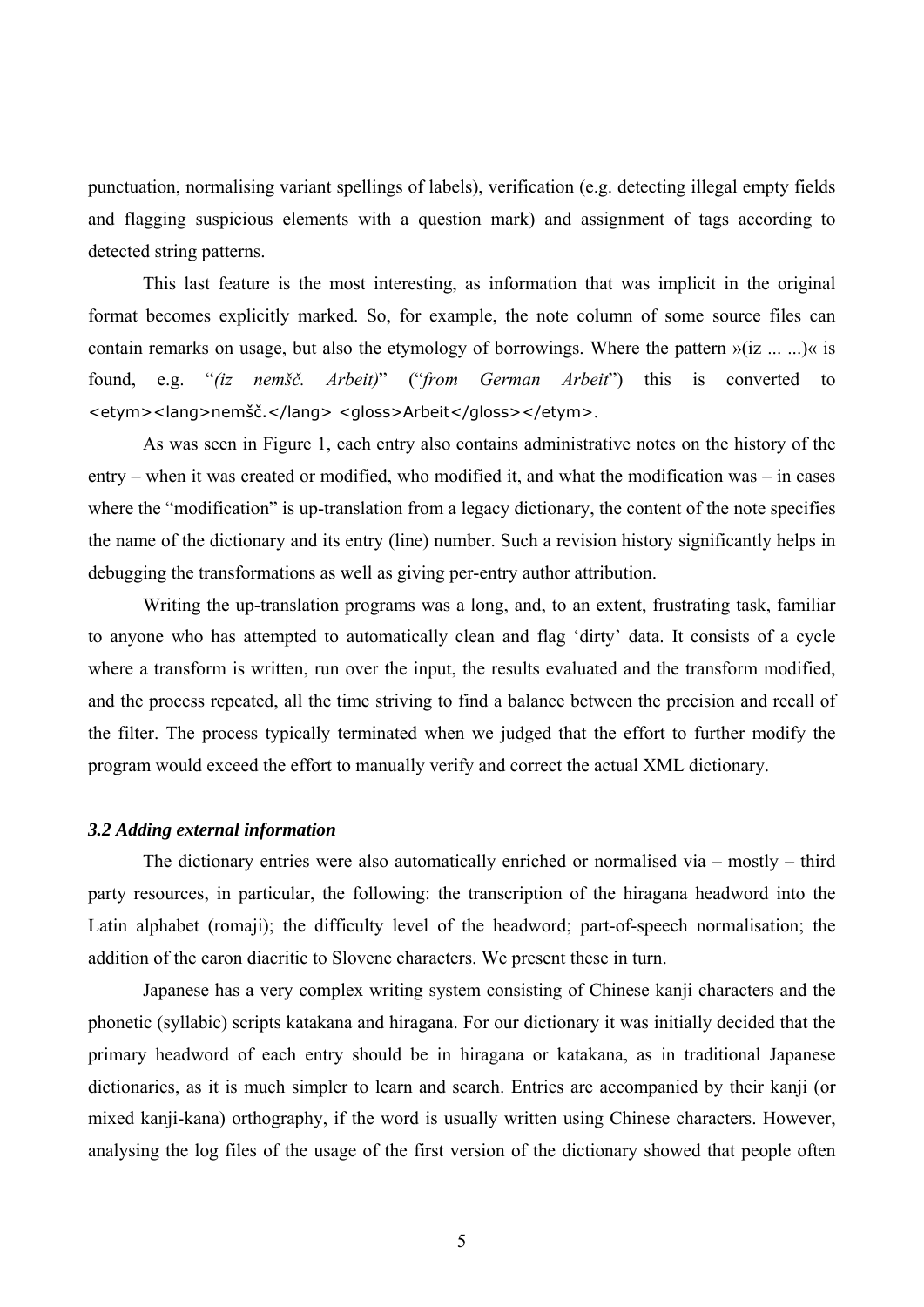search for Japanese words using the Latin alphabet and were, of course, coming up empty-handed. We therefore decided to add this information into the dictionary and were lucky to find a freely available kana to romaji converter program (available at http://raa.ruby-lang.org/project/kana2rom/) with the help of which we could produce the Latin transcription for all entries.

The second addition was that of the difficulty level of the headword, according to the vocabulary list used by the Japanese Language Proficiency Test, which is divided into four difficulty levels, with 4 containing the basic words of the language, and 1 the ones assumed for advanced speakers. This was also a useful validation step, as it helped us identify basic words which had been previously missing from the dictionary.

A major difficulty with the legacy tabular dictionaries was their inconsistency with each other, but also internally. This was especially true for the part-of-speech of the headwords, since the tabular dictionaries were labelled according to different part-of-speech sets. We therefore spent quite some time first devising the PoS set to be used, and then semi-automatically converting the legacy PoS labels to this common standard. Our set of categories contains 19 different labels and is based on the set used in the Japanese morphological analyzer Chasen (Matsumoto et al. 2003). The PoS conversion procedure consisted of first normalising the obvious cases of mismatch with Perl (e.g. differences in capitalisation, punctuation or shortenings) and then dumping the list of remaining PoS appearing in the dictionary into a table – each of the rows (over 100) was then manually assigned the canonical PoS, as well as PoS labels from a few 'standard' PoS schemes. This mapping was then used to correct the source dictionary; as a side benefit, we included the mappings (e.g. localisations) into the jaSlo TEI header; this enables flexibility in the display of the dictionary.

Finally, there was the problem of č, š, ž, which are the only three characters (and their upper case equivalents) that Slovene uses which are not in the ASCII character set. These characters are also not part of Shift-JIS, the encoding used in most of the legacy dictionaries, so the authors usually chose to substitute them with c,s,z. Reversing this simplification is unfortunately, in the general case, impossible with automatic means. Although more sophisticated algorithms exist for automatic diacritic insertion (e.g. Tufis and Chitu, 1999) we chose a relatively simple method, where each Slovene word containing one of these characters was matched against a large dictionary; if it was found to correspond to an unambiguous dictionary word it was replaced; if it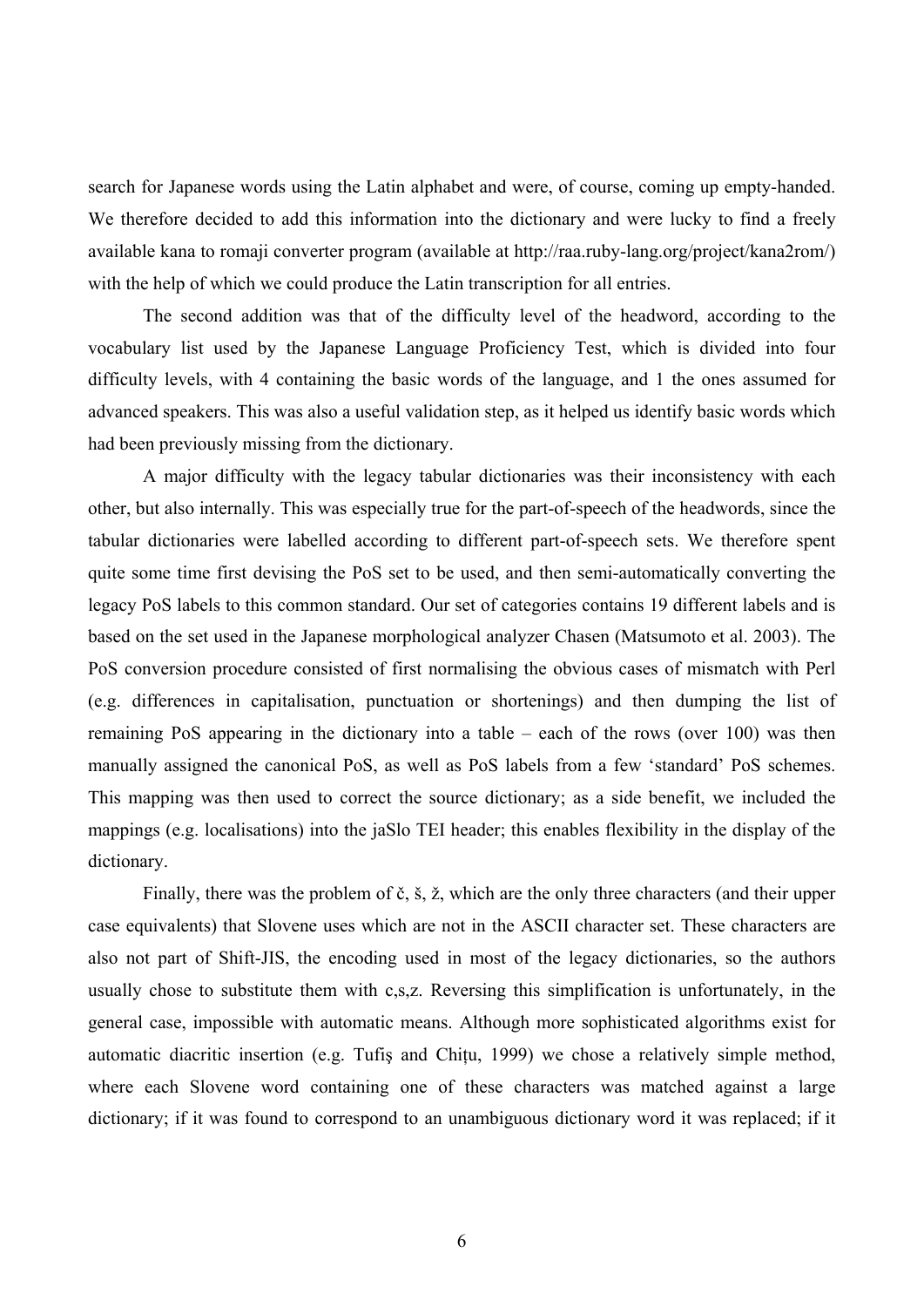was not found, or was ambiguous, e.g. *resen (serious)* vs. *rešen (saved)* it was flagged for manual verification.

#### *3.3 Merging the data*

Each piece of the newly acquired data had to be merged with the evolving dictionary. This procedure consisted of first identifying whether a new entry was being added or an existing one (and which) modified, and, if the latter, how to add the new information to an existing entry. The identification of the entry is complicated by the fact that its unique key would have to be a combination of the kana headword string, the kanji, and the part-of-speech; if any of these fields is missing from the key, we can be faced with ambiguities. As we, at the outset, did not have a consistent set of PoS categories, and entries could have missing kanji information, the merge program identified ambiguous situations and flagged these for manual verification.

Merging existing entries with new ones presented special challenges. The problem was not marginal as the legacy dictionaries had a significant amount of overlap in contained entries. However, it was in general not possible to simply discard duplicate entries, as they could each contain valuable information, e.g. one examples, and the other the reference to the lecture number where the word is introduced. The merge therefore identified several possible situations. When the information in the new entry was already contained in the dictionary, the new information was simply ignored; when the information from the two sources could be unified monotonically, and the two entries matched in the complete key, the new information was straightforwardly added to the existing entry. When, however, the entries had incompatible information or they did not match in the PoS, all entries were wrapped in a <hom> (=homonym) element, with its n attribute giving the number of 'homonymous' entries, and these were then merged manually.

### *3.4 Manual verification*

The general method of producing the dictionary involved programs that had a less than perfect precision but did strive to identify dubious cases and flag them for manual verification. This involved suffixing question marks to suspicious element content or, in the case of merging, the use of an extra tag. For easier handling and to enable simultaneous work, the automatically produced dictionary was split into 11 files and these were then manually verified with the help of an XML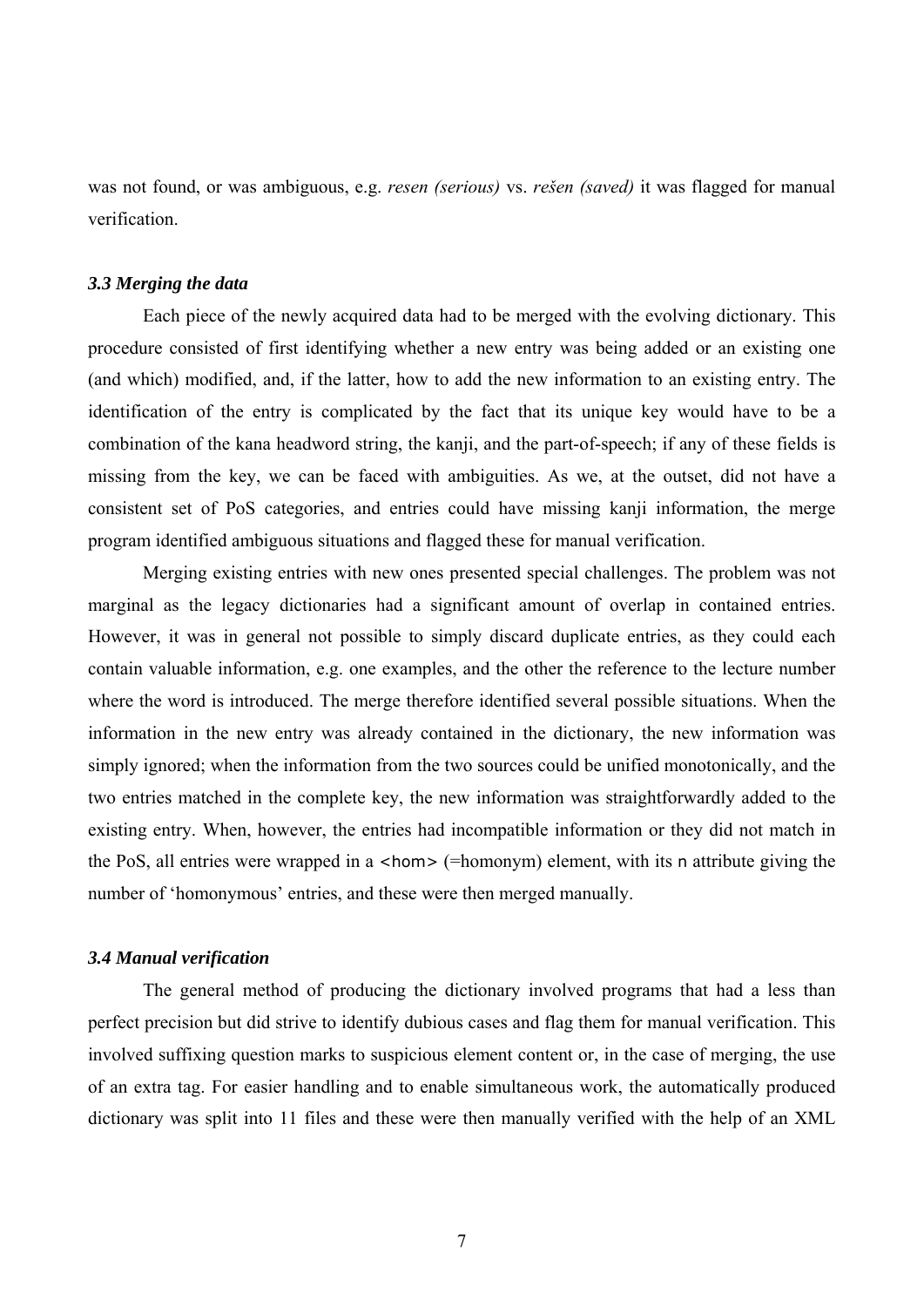editor. To make editing easier, the XML is assigned an XSLT stylesheet, which converts it to nicely formatted HTML, and also produces an index of the document entries.

At the time of writing this draft, the process is still on-going (we estimate there are still about 80 hours of work to complete the clean-up), but should be finished in time for the final version of this paper.

## **4. Using the dictionary**

The dictionary was deployed via a Web-based interface (Figure 2), which allows full text searches by string or word on the dictionary, with optional restriction of the match to headword or translation, and filtering by PoS or difficulty level. The interface is also localised to Slovene, Japanese and English. The user's browser is assumed to offer Unicode support and have installed a Japanese-language font but, apart from that, no requirements are imposed on the client architecture.

The server is implemented as a Perl CGI script, which accepts the search parameters and sequentially, via a SAX filter, returns the entries that match the query. While this means that for each query the complete dictionary has to be processed, this does not present problems with the current size of the dictionary and user load.

| <sup>2</sup> Searching the Japanese-Slovene Dictionary jaSlo - Microsoft Internet Explorer                                                                                                                                                                                                                                                   | $-$ 0 $\times$                                                                                                                                                                                                                                                                                          |
|----------------------------------------------------------------------------------------------------------------------------------------------------------------------------------------------------------------------------------------------------------------------------------------------------------------------------------------------|---------------------------------------------------------------------------------------------------------------------------------------------------------------------------------------------------------------------------------------------------------------------------------------------------------|
| File<br>Edit View Favorites Tools<br>Help                                                                                                                                                                                                                                                                                                    |                                                                                                                                                                                                                                                                                                         |
| 36 <br>$\bigcirc$ Back $\tau$                                                                                                                                                                                                                                                                                                                | $\left \frac{1}{2}\right $ $\left \left \right\rangle$ $\right $ $\left \left \right\rangle$ Search $\left \left \right\rangle \right $ Favorites $\left \left \right\rangle \right $ $\left \left \right\rangle \right $ $\left \left \right\rangle \right $ $\left \left \left \right\rangle \right $ |
| Address     http://nl.ijs.si/jaslo/cgi/jaslo.pl                                                                                                                                                                                                                                                                                              | $\bigcirc$ Google $\bullet$ japanese slovene<br>$\vee$ $\rightarrow$<br>$\sim$ 1                                                                                                                                                                                                                        |
| Japanese-Slovene Dictionary jaSlo                                                                                                                                                                                                                                                                                                            |                                                                                                                                                                                                                                                                                                         |
| Type in the search string, use hash for start or end of word, e.g. $\vec{H} \vec{F}$ ; $\# \vec{H} = \frac{\vec{F}}{\vec{F}}$ ; $\vec{F}$ ; $\vec{F}$ ; $\vec{F}$ ; $\vec{F}$ ; $\vec{F}$ ; $\vec{F}$ ; $\vec{F}$ ; $\vec{F}$ ; $\vec{F}$ ; $\vec{F}$ ; $\vec{F}$ ; $\vec{F}$ ; $\vec{F}$ ;<br>Instead of č, š, ž you can type in c^, s^, z^ |                                                                                                                                                                                                                                                                                                         |
| Find  <br>svinčnik                                                                                                                                                                                                                                                                                                                           |                                                                                                                                                                                                                                                                                                         |
| Part of Speech: ⓒ All ◯ Noun ◯ Verb ◯ Adjective ◯ Phrase                                                                                                                                                                                                                                                                                     |                                                                                                                                                                                                                                                                                                         |
| Search in: $\odot$ All $\odot$ Headwords $\odot$ Headword translations                                                                                                                                                                                                                                                                       |                                                                                                                                                                                                                                                                                                         |
| 4 entries:<br>$-56.$                                                                                                                                                                                                                                                                                                                         |                                                                                                                                                                                                                                                                                                         |
| えんぴつ 【鉛筆】 (N)                                                                                                                                                                                                                                                                                                                                |                                                                                                                                                                                                                                                                                                         |
| svinčnik (navadni grafitni)                                                                                                                                                                                                                                                                                                                  |                                                                                                                                                                                                                                                                                                         |
| $\leftarrow$ 1. letnik, lekcija 2                                                                                                                                                                                                                                                                                                            |                                                                                                                                                                                                                                                                                                         |
| けずる 【削る】 (V5.tr.) [ けずります, けずって, かずらない ]                                                                                                                                                                                                                                                                                                     |                                                                                                                                                                                                                                                                                                         |
| skobljati, oblati<br>• ナイフでえんぴつをけずる                                                                                                                                                                                                                                                                                                          |                                                                                                                                                                                                                                                                                                         |
| šiliti svinčnik z nožem                                                                                                                                                                                                                                                                                                                      |                                                                                                                                                                                                                                                                                                         |
| • 木(き)の枝(えだ)をけずってはしをつくる                                                                                                                                                                                                                                                                                                                      |                                                                                                                                                                                                                                                                                                         |
| obrezati vejo drevesa in narediti (jedilne) palčke (haši)                                                                                                                                                                                                                                                                                    |                                                                                                                                                                                                                                                                                                         |
| $\leftarrow$ 1. letnik, lekcija 42                                                                                                                                                                                                                                                                                                           |                                                                                                                                                                                                                                                                                                         |
| シャープペンシル (N)                                                                                                                                                                                                                                                                                                                                 |                                                                                                                                                                                                                                                                                                         |
| tehnični svinčnik angl. sharp pencil<br>(navadno シャーペン)                                                                                                                                                                                                                                                                                      |                                                                                                                                                                                                                                                                                                         |
| 图 Done                                                                                                                                                                                                                                                                                                                                       | 60 Internet                                                                                                                                                                                                                                                                                             |

**Figure 2. The Web interface to jaSlo**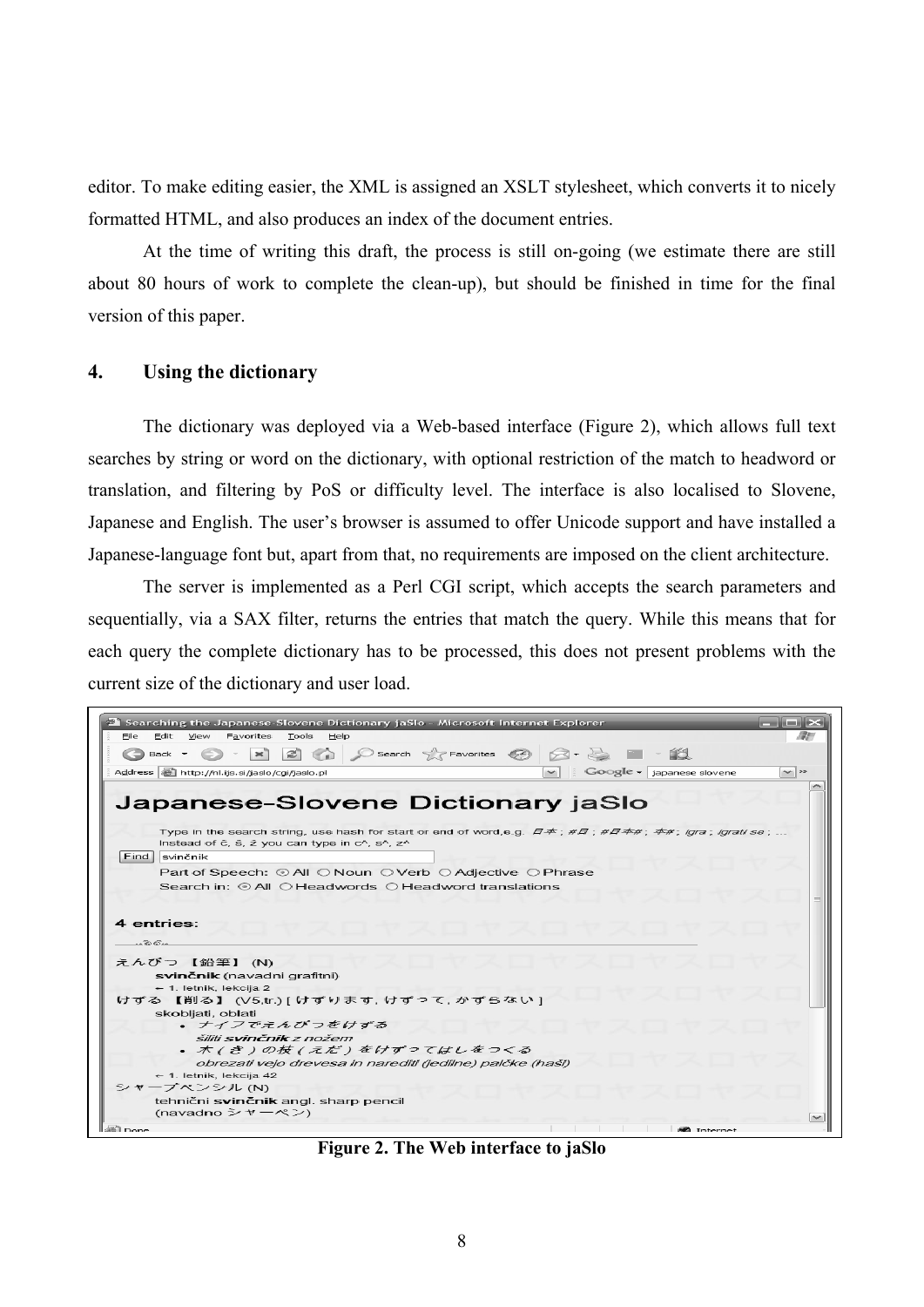Each query together with time and number of returned entries is also logged (without client machine address, thus preserving privacy), which enabled us to begin tailoring the dictionary to user needs. Already mentioned was the discovery of the desirability of the romaji transcriptions; a further surprise was the heavy use of searching by lesson number only, i.e. the students obviously find it convenient to extract from the dictionary the complete set of entries introduced in a given lesson. It was also interesting to note that a common failure to return an entry is that the search is made by a synonym of the Slovene word, e.g. *ogledalo (mirror)* vs. *zrcalo (~looking glass)*, where the latter is not in the dictionary. The log file will also come in useful for further expansion of the dictionary, by isolating the most frequently searched-for but not found words.

After collecting the relevant TEI-encoded entries, the CGI formats them in HTML. For this a similar XSLT stylesheet to the one used by the editors in the manual verification process is used, but with less explicit rendering and ignoring certain information, e.g. the admin notes, entry ID etc.

### **6. Conclusions**

The paper presented the encoding, production, and Web deployment of the Japanese-Slovene learners' dictionary jaSlo, meant primarily for Slovene students of Japanese at the University of Ljubljana. The home page of the dictionary is http://nl.ijs.si/jaslo/ from where the search interface to the previous version is also available. The new version of the dictionary will be made publicly available in time for EURALEX 2006; as the clean-up has not yet been finished, it is at the moment accessible only via the unadvertised URL http://nl.ijs.si/jaslo/cgi/jaslo-v3.pl

"Collaborative bottom-up editing" and open-source lexicographical projects have been criticized (Docherty 2000) for their poor quality, which is indeed often the case. However, collaborative editing can produce useful data and may be the only viable means of producing a dictionary for a non-profitable language pair. Looking back we can conclude that it would have been well worth investing time up-front to specify exact guidelines for the dictionary encoding, to use a platform that prevents syntactically ill-formed input, and to coordinate the dictionary making activity to prevent duplication. Still, for others in a similar situation, i.e. faced with varied and incosistent legacy data, we believe that our approach presents a viable method for arriving at a highquality canonical dictionary and deploying it on the Web. The approach is predicated on the use of